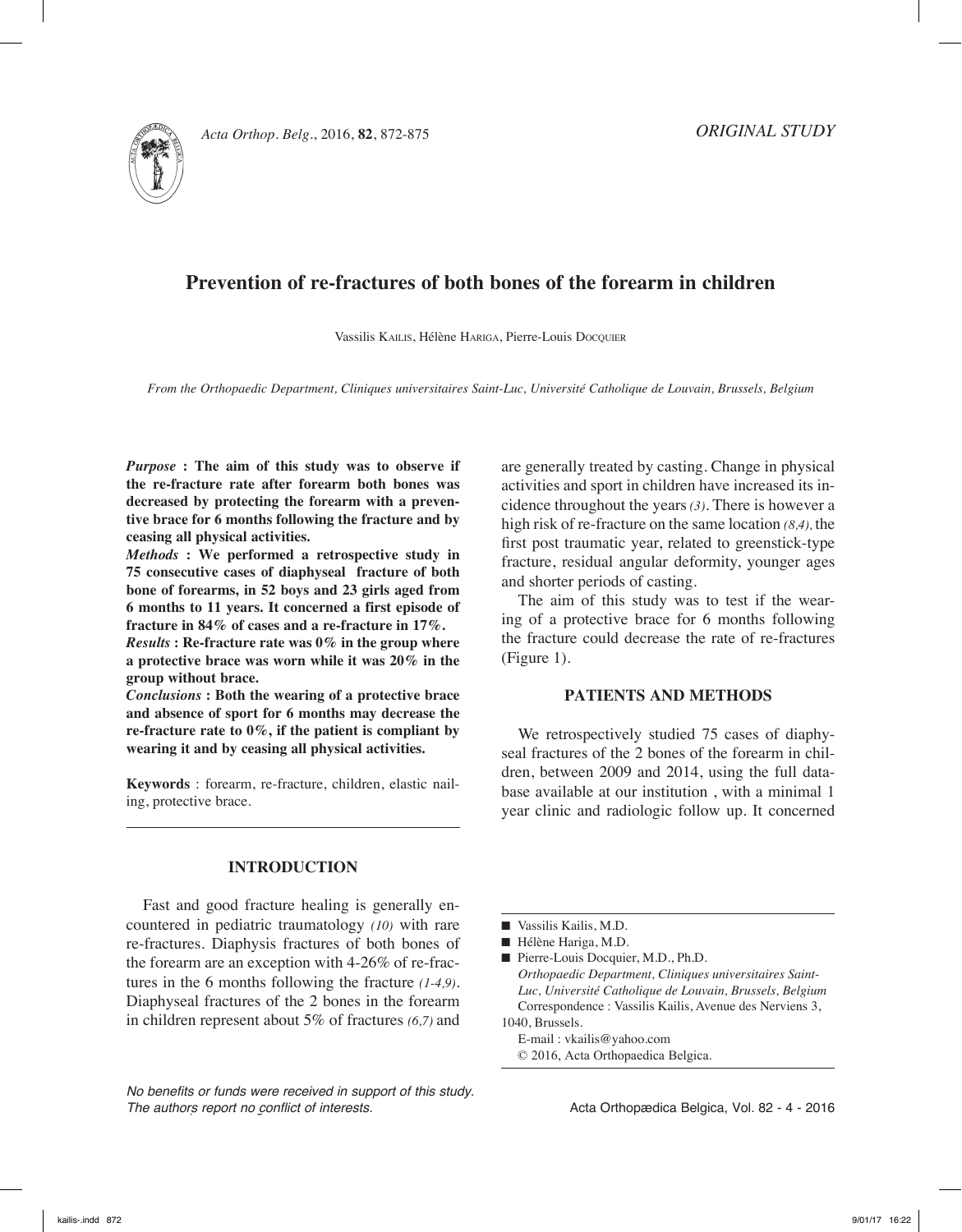

*Fig. 1.* — Typical fracture of both bones

52 boys and 23 girls, aged between 6 months and 11 years old, with an average age of 8.8 years. Of the 63 primary fractures (Table I.), 6 were non-displaced fractures, and were immobilized without reduction for 8 weeks with a long arm cast for 4 weeks and a short arm cast for 4 additional weeks. For 3 patients, a surgical treatment by ESIN was directly applied due to important displacement and instability. For 54 patients, treatment consisted of fracture reduction under fluoroscopy followed by 8-week

cast immobilization (5 weeks of long arm- and 3 weeks of short arm cast). Out of these 54 patients, 2 needed secondary ESIN due to secondary displacement. The patients treated by ESIN were not immobilized by a cast. After the 8 first weeks, all patients received a removable custom-made brace, and stopped physical activity for 6 months except the patients treated by ESIN.

Of the 12 recurred fractures, 11 cases were treated by fracture reduction and cast immobilization but 5 of these needed ESIN for secondary displacement. One patient was directly treated by ESIN. Final assessment was performed both clinically and radiologically. Clinical evaluation assessed mobility (pronation or supination) at latest follow-up. A loss of more than 5° of pronation or supination compared with the opposite side was considered ab-normal. Radiological assessment evaluated remaining angulation. Any remaining diaphyseal angulation more than 5° was considered as abnormal. During the healing period of the fracture, occurrence of secondary displacement was noticed. The number of radiographs carried out within a period of 6 months of follow-up was also noted. A protective brace was worn by 70 children of the series while it was not by 5. Occurrence of re-fracture during the one-year period following the fracture was evaluated. There was also an interest in analyzing the 12 initial cases of re-fractures .We had to check if they had been protected by a brace at the time of the re-fracture, measured the initial and residual angulation of the fracture ,measured the time frame between the first and second fracture. Moreover, we tried to define whether the initial fracture was complete or a "Greenstick'', as it could be in relation to a higher rate of re-fractures.

Statistical analysis was performed with IBM SPSS version 20.Testing of normality of the data samples was performed by using Kolmogorov-Smirnov non parametric test. For the numerical parameters , comparison of means between the groups was performed with ANOVA and Bonferroni tests. For the categorical data, comparison was performed by using Chi-Square test. P-value less than 0.05 was considered as significant. Agreement was obtained from the local ethical committee of the institution (registration number NCT02355301;2015/26JAN/025).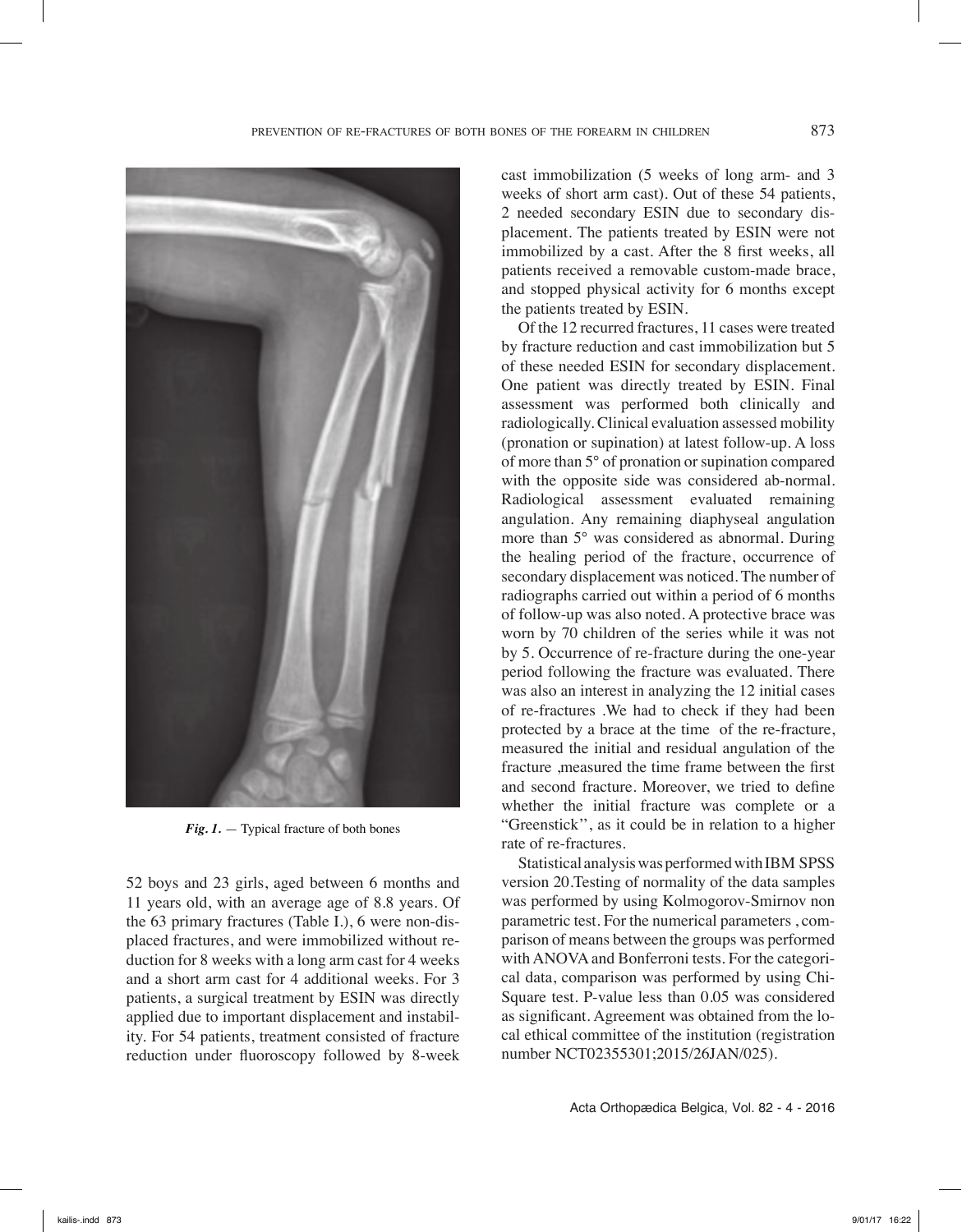## 874 v. KAILIS, H. HARIGA, P.-L. DOCQUIER

|                   | Orthopedic treatment<br>without reduction | Orthopedic treatment<br>with reduction (and<br>number of secondary<br>displacement needing<br>ESIN) | Immediate surgical<br>treatment by ESIN | Total |
|-------------------|-------------------------------------------|-----------------------------------------------------------------------------------------------------|-----------------------------------------|-------|
| First fracture    |                                           | 54(2)                                                                                               |                                         | 63    |
| Recurred fracture |                                           | 11(5)                                                                                               |                                         |       |
| Total             |                                           | 65                                                                                                  |                                         |       |

Table I. — Types of treatment for first and recurred fractures

| Table II. $-$ Analysis of the 12 re-fracture cases |  |  |  |
|----------------------------------------------------|--|--|--|
|----------------------------------------------------|--|--|--|

| Patient        | Type of initial<br>fracture | Residual<br>angulation before<br>re-fracture(degrees) | Delay before<br>re-fracture(months) | Type of re-fracture | Brace wearing<br>before re-fracture |
|----------------|-----------------------------|-------------------------------------------------------|-------------------------------------|---------------------|-------------------------------------|
|                | greenstick                  | 12                                                    | 3                                   | complete            | no                                  |
| $\overline{2}$ | greenstick                  | 8                                                     | 4                                   | complete            | no                                  |
| 3              | complete                    | 10                                                    |                                     | complete            | no                                  |
| 4              | greenstick                  | 13                                                    | 24                                  | greenstick          | no                                  |
| 5              | complete                    | 8                                                     | 2                                   | complete            | no                                  |
| 6              | complete                    | 3                                                     | 18                                  | complete            | no                                  |
| $\overline{7}$ | greenstick                  | $\mathfrak{2}$                                        | 3                                   | greenstick          | no                                  |
| 8              | complete                    | 23                                                    |                                     | complete            | no                                  |
| 9              | greenstick                  | 9                                                     | 4                                   | greenstick          | no                                  |
| 10             | complete                    | 10                                                    | 3                                   | complete            | no                                  |
| 11             | complete                    | $\mathfrak{2}$                                        | 6                                   | complete            | no                                  |
| 12             | greenstick                  | 13                                                    | 16                                  | greenstick          | no                                  |

Table III. — Rate of re-fracture reported in the literature

| Authors                 | Number of patients | Number of re-fractures | $\%$  | Comparison with our |
|-------------------------|--------------------|------------------------|-------|---------------------|
|                         |                    |                        |       | series              |
| Present study           | 70                 | $\Omega$               | $0\%$ |                     |
| (Patients protected by) |                    |                        |       |                     |
| the brace)              |                    |                        |       |                     |
| Bould et al.            | 768                | 34                     | 4.4%  | $P=0.072$           |
| Cassebaum et al.        | 280                | 18                     | 6.4%  | $P=0.029$           |
| Sinikumpu et al.        | 168                | 45                     | 26%   | P < 0.001           |
| Lynn et al.             | 174                |                        | $4\%$ | $P=0.089$           |
| Kapel et al.            | 66                 | 9                      | 13%   | $P=0.001$           |

### **RESULTS**

Comparing the 4 types of treatment (orthopedic treatment without reduction, orthopedic treatment with reduction, secondary ESIN and immediate ESIN), there was no significant difference concerning the age at the time of fracture, the sex, the initial angulation, the final angulation, and the final mobility. Orthopedic treatment with reduction was the most used treatment in case of first fracture or recurred fracture (Table I.). Final clinical result was good in all cases. In the group of children wearing

Acta Orthopædica Belgica, Vol. 82 - 4 - 2016